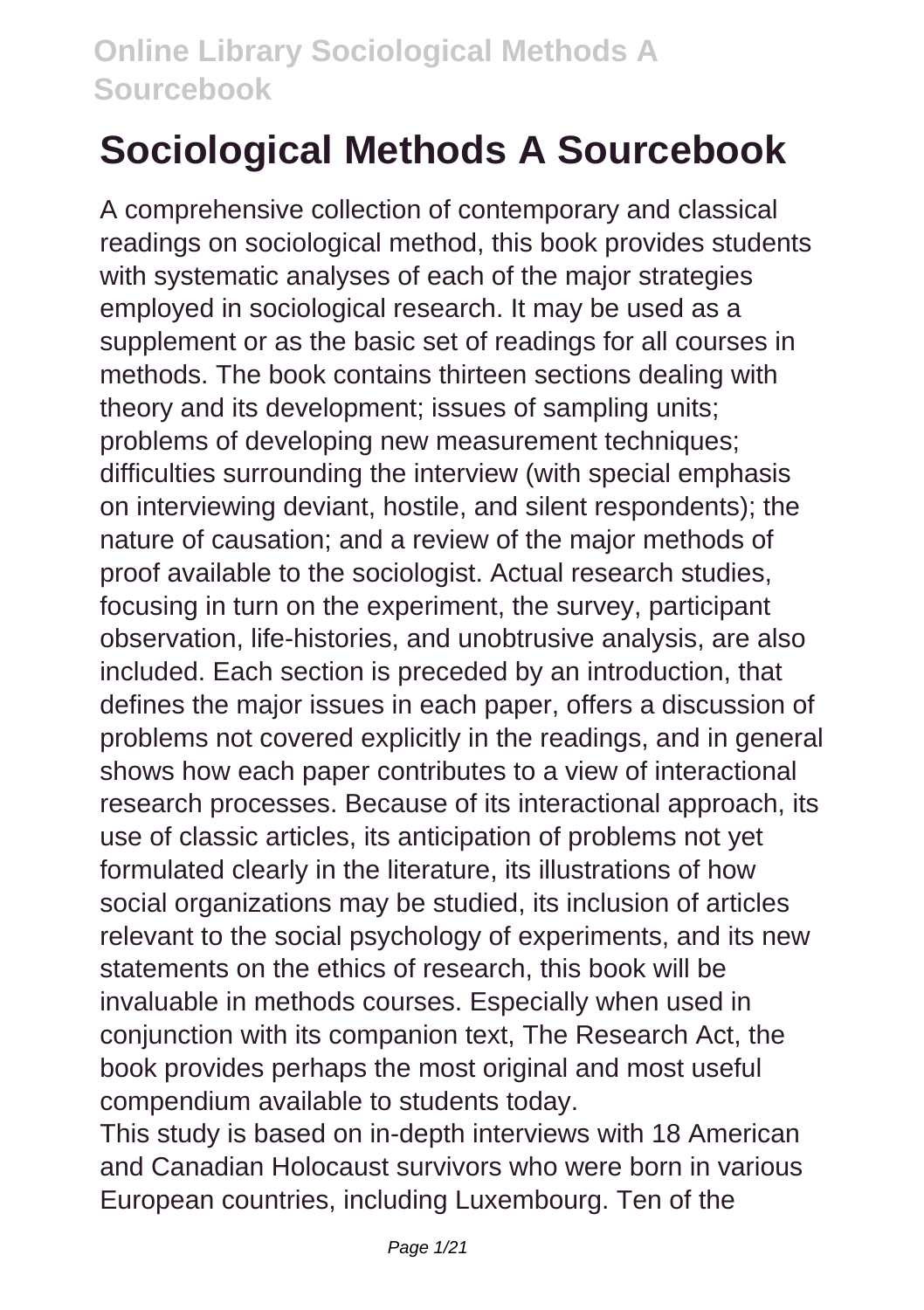interviewees were children or adolescents under the age of 16 during the war; the others were aged 16-21. Some of them survived Nazi camps (Auschwitz, Mauthausen, Plaszow, etc.), one survived Theresienstadt, one fought with Soviet partisans in Lithuania, and some survived in hiding or in exile. Analyzes their accounts as narratives of surviving persecution and terror in the context of growing up. Proposes a "challenged identity model" as a socio-psychological model able to account for their survival. This model suggests, inter alia, that personal characteristics of the individual were a factor in the survival of trauma associated with persecution, captivity, and abuse. Surmises that the transcendence processes in which survivors engaged during their ordeals were an intrinsic part of their ability to successfully construct new lives afterward.

Providing a practical overview for graduates and professional researchers, this book highlights the central issues involved in the design of medium to large scale social and economic research. Covering both theoretical and policy research Hakim sets out the key features, strengths and limitations of eight main types of study, with illustrations from real life research of the kinds of questions each can best be used to answer. This book also offers a more general pragmatic discussion of strategies for choosing between one design and another, and on how different types of study can be successfully combined in wider ranging research programmes. In this expanded second edition the author has added new material on areas of contemporary significance across the social and economic sciences. New features to this edition are: \* a chapter on cross-national comparative studies \* more examples throughout the text of comparative research both within Europe and across modern societies \* discussions of student theses, advocacy research, selection effects and collaboration.<sub>Page 2/21</sub>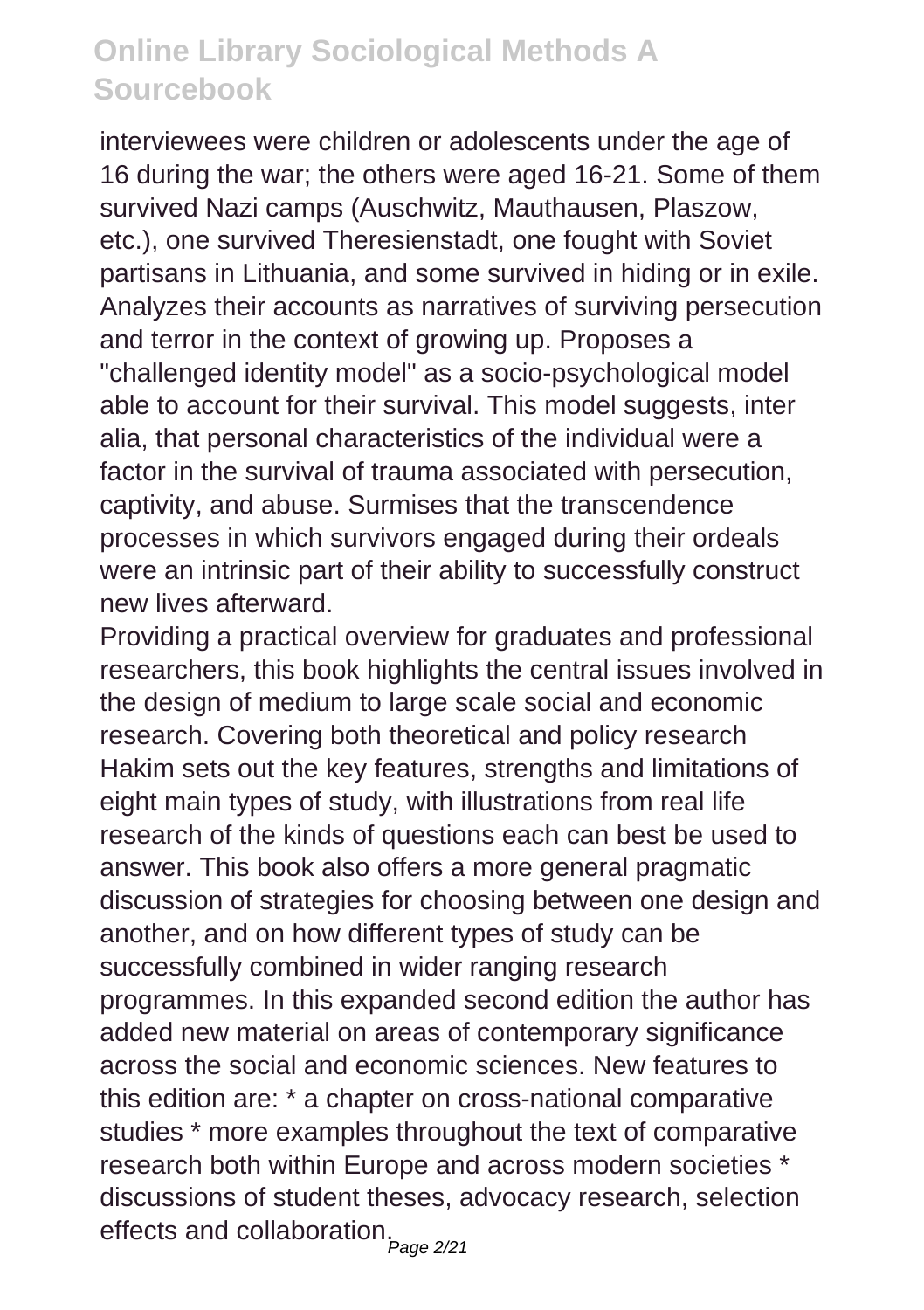First Published in 1990. Routledge is an imprint of Taylor & Francis, an informa company.

" "If a student researcher had only one handbook on their bookshelf, Miller and Salkind's Handbook would certainly have to be it. With the updated material, the addition of the section on ethical issues (which is so well done that I'm recommending it to the departmental representative to the university IRB), and a new Part 4 on "Qualitative Methods," the new Handbook is an indispensable resource for researchers." "Dan Cover, Department of Sociology, Furman University The book considered a "necessity" by many social science researchers and their students has been revised and updated while retaining the features that made it so useful. The emphasis in this new edition is on the tools with which graduate students and more advanced researchers need to become familiar as well as be able to use in order to conduct high quality research.

Doing Ethnography is an essential text for courses in ethnography, research methods (qualitative emphasis), applied sociology, and related subjects across Canada. This unique volume first considers the merits of qualitative research, profiles interviewing strategies, and discusses the relationships to respondents and how to write about social life. The second portion of Doing Ethnography contains three sections: constructing perspectives, constructing identities, as well as doing and relating. Case studies and original research are featured throughout. The editors, Dorothy Pawluch, William Shaffir, and Charlene Miall, emphasize the importance of studying social interaction. "In truth, any question about society, big or small, is ultimately about people interacting with each other. Whether the issue is changing gender relationships, corporate deeds and misdeeds, class structures, or the school performance of children from cultural minorities, it all comes down to one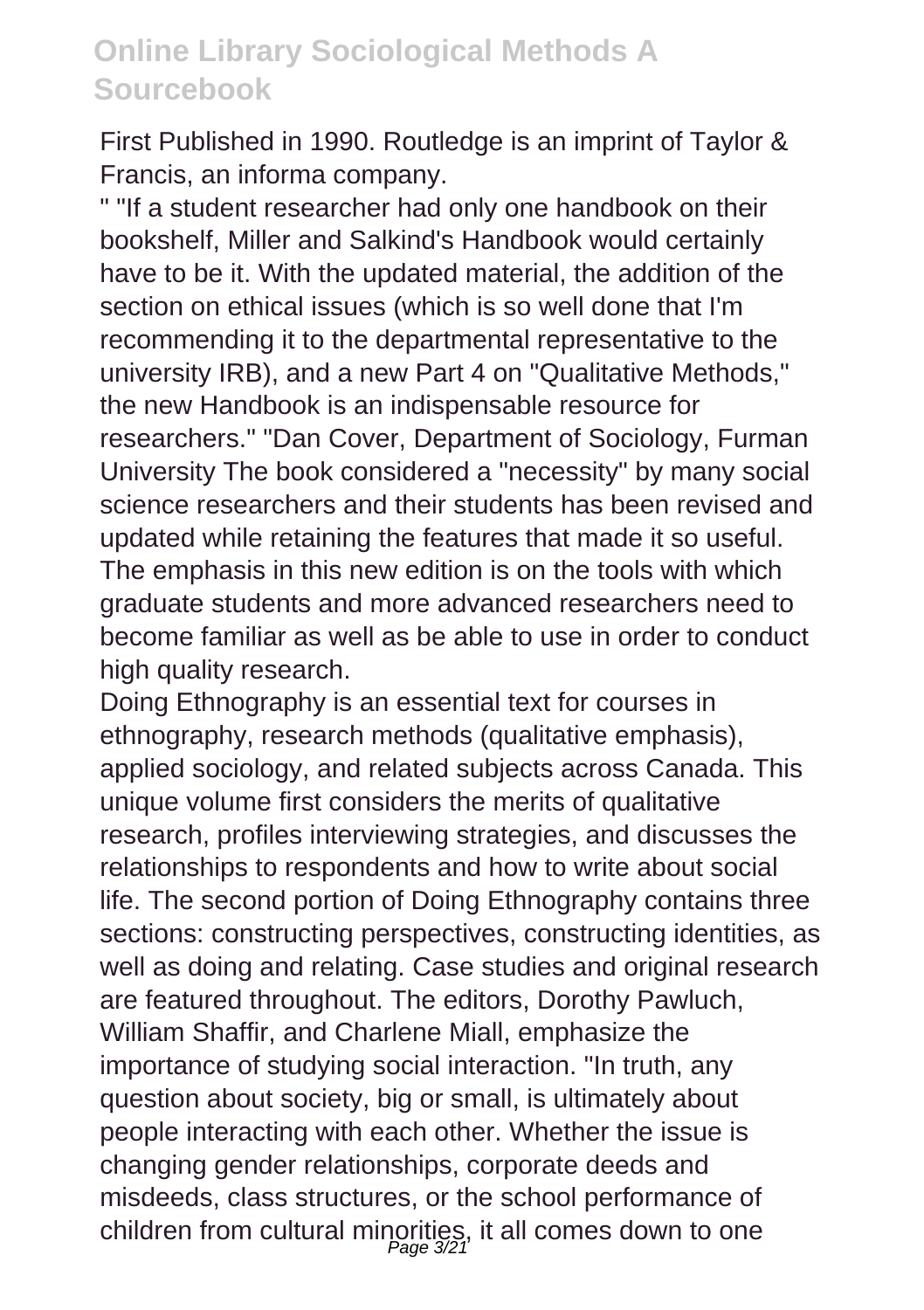thing: people doing things together."

There are now numerous textbooks, sets of readings and reflections on doing socialresearch. Much of this textbook material is American and deals with the way in whichsocial research and in particular social surveys should be done. These 'cookbook'approaches to social research omit discussions of the interplay between research methodsand research experience. Accordingly, research biographies have been produced in whicheditors have invited researchers to 'come clean' about the way in which research isactually done. While such accounts are high on description of the research process, theyare ofte.

A rich source of ideas about sociological research methods to assist the researcher in determining what method will provide the most reliable and useful knowledge, how to choose between different methodologies, and what constitutes the most fruitful relationship between sociological theories and research methods.

Among the frustrations constantly confronting the social scientist are those associated with the general process of measurement. The importance of good measurement has long been recognized in principle, but it has often been neglected in practice in many of the social sciences. Now that the methodological tools of multivariate analysis, simultaneous-equation estimation, and causal modeling are diffused more widely into the social sciences, and now that the very serious implications of random and non-random measurement errors are being systematically investigated, it is all the more important that social scientists give top priority to the quality of their data and the clarity of their theoretical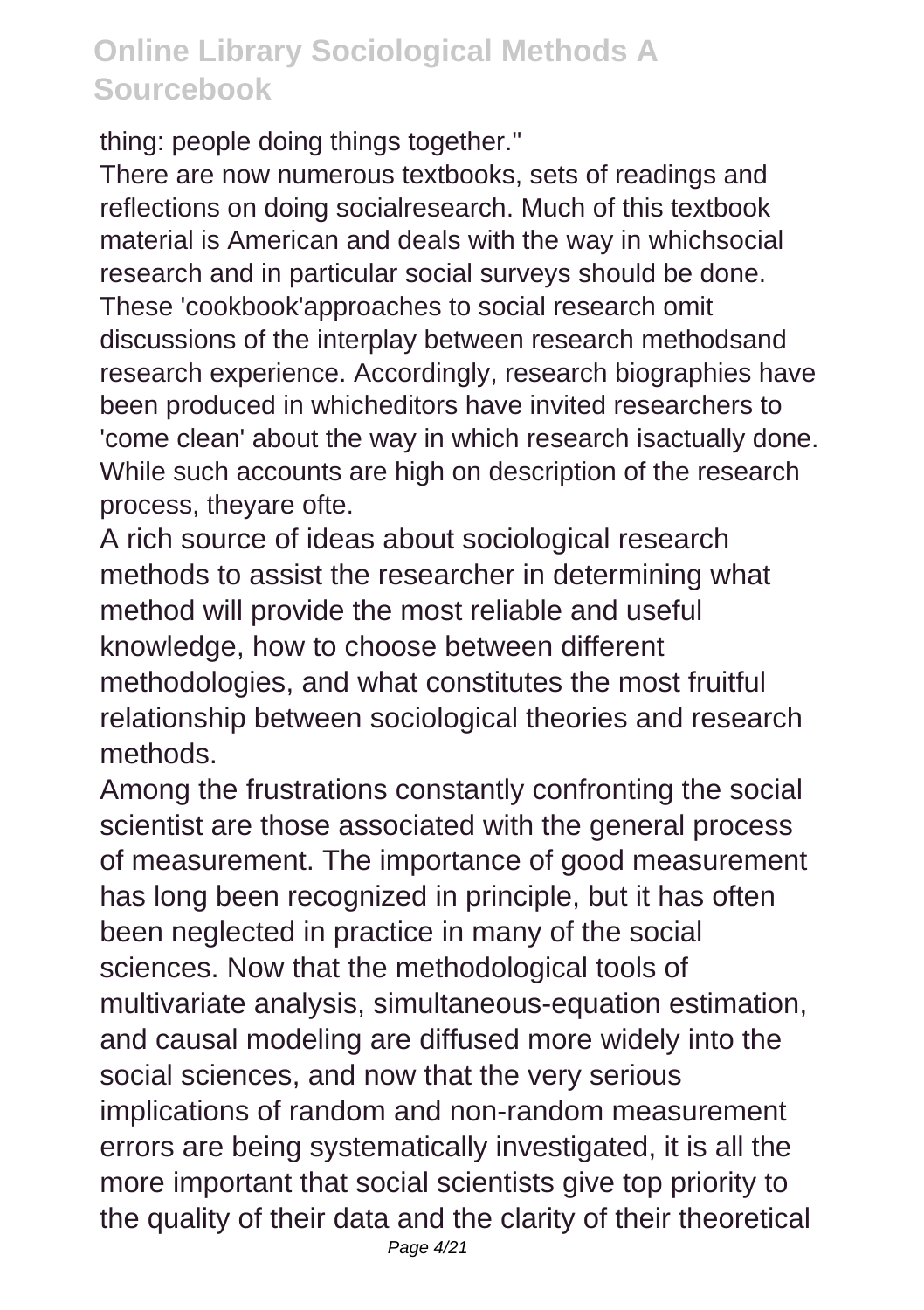conceptualizations, as well as to methods for analyzing fallible data. This book deals with selected problems of measurement and is written for graduate students and professional social scientists, particularly in the technically less developed fields of sociology, political science and anthropology. The book is organized so that, in general, one proceeds from problems of data collection to those of data analysis. It is not intended to be a complete work covering all types of measurement problems that have arisen in the social sciences. Instead, it represents a series of studies of topics that are deemed to be crucial for the advancement of social science research but which have not received sufficient attention in most of the social sciences. The basic purpose is to stimulate further methodological research on measurement and to study the ways in which knowledge that has been accumulated in some fields may be generalized so that it may be applied to others. The book is divided into three major parts. Part I is concerned with applying scaling approaches developed in psychometrics to problems that arise in other social sciences. The focus is on finding better ways to ask questions of respondents so as to raise the level of measurement above that of simple ordinal scales. Part II focuses on multiple-indicator theory and strategies as applied to relatively complex models and to change data. In this section the emphasis shifts to how one analyzes fallible data through the construction of explicit measurement-error models. Part III deals with the statistical analysis of ordinal data, including the interpretation and empirical behaviors of various ordinal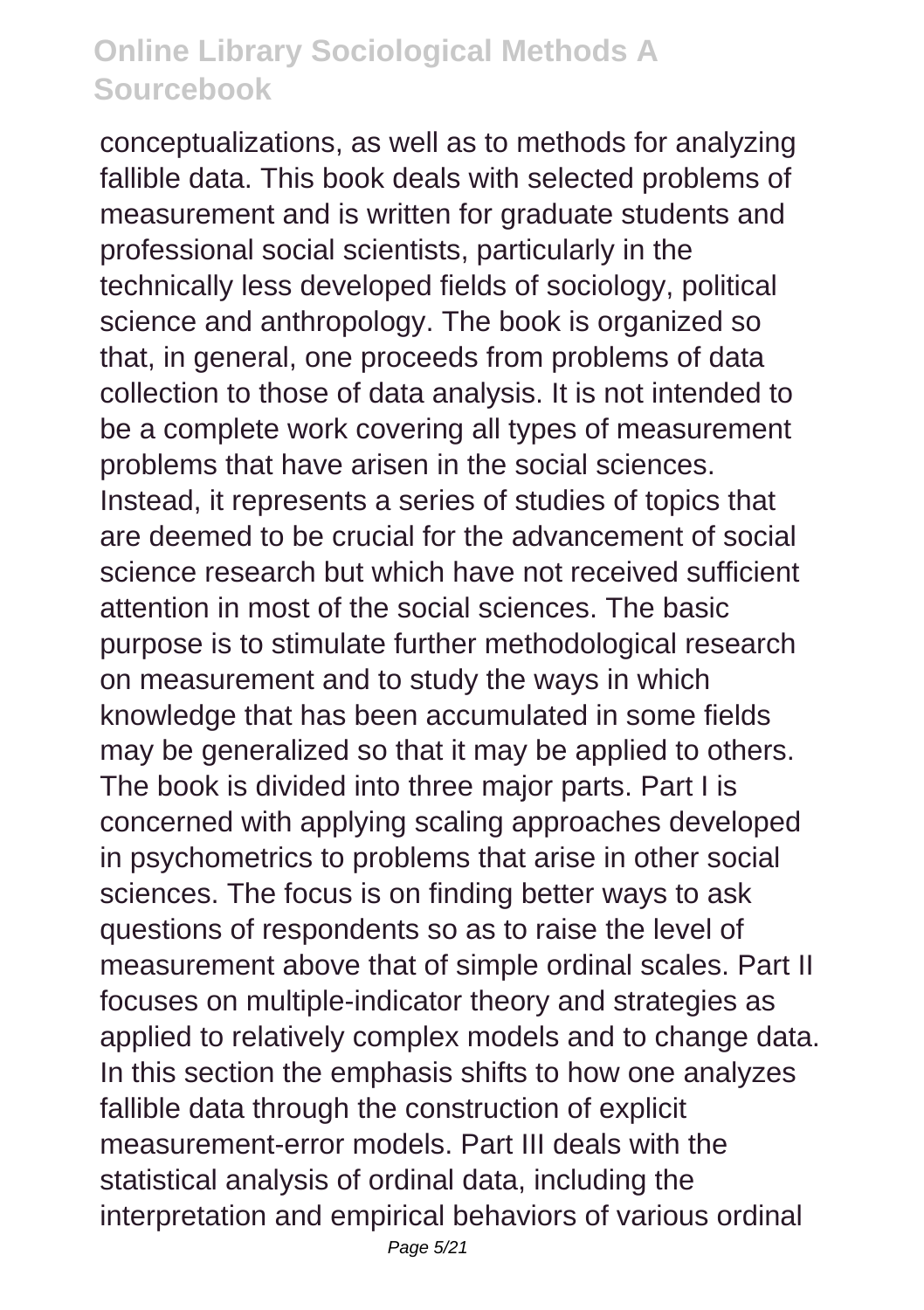measures of association. The final chapter (written by the editor) discusses how ordered-metric assumptions may be used to make more powerful predictions than those characterizing much of contemporary social science. H.M. Blalock, Jr. (1926-1991) was Professor, Department of Sociology, the University of Washington, Seattle. He was recipient of the 1973 ASA Samuel Stouffer Prize, and was a Fellow of the American Statistical Association and the American Academy of Arts and Sciences, and is a member of the National Academy of Sciences. He was the 70th president of the American Sociological Association.

Origins We call this book on theoretical orientations and methodological strategies in family studies a sourcebook because it details the social and personal roots (i.e., sources) from which these orientations and strategies flow. Thus, an appropriate way to preface this book is to talk first of its roots, its beginnings. In the mid 1980s there emerged in some quarters the sense that it was time for family studies to take stock of itself. A goal was thus set to write a book that, like Janus, would face both backward and forward a book that would give readers both a perspec tive on the past and a map for the future. There were precedents for such a project: The Handbook of Marriage and the Family edited by Harold Christensen and published in 1964; the two Contemporary Theories about theFamily volumes edited by Wesley Burr, Reuben Hill, F. Ivan Nye, and Ira Reiss, published in 1979; and the Handbook of Marriage and the Family edited by Marvin Sussman and Suzanne Steinmetz, then in production.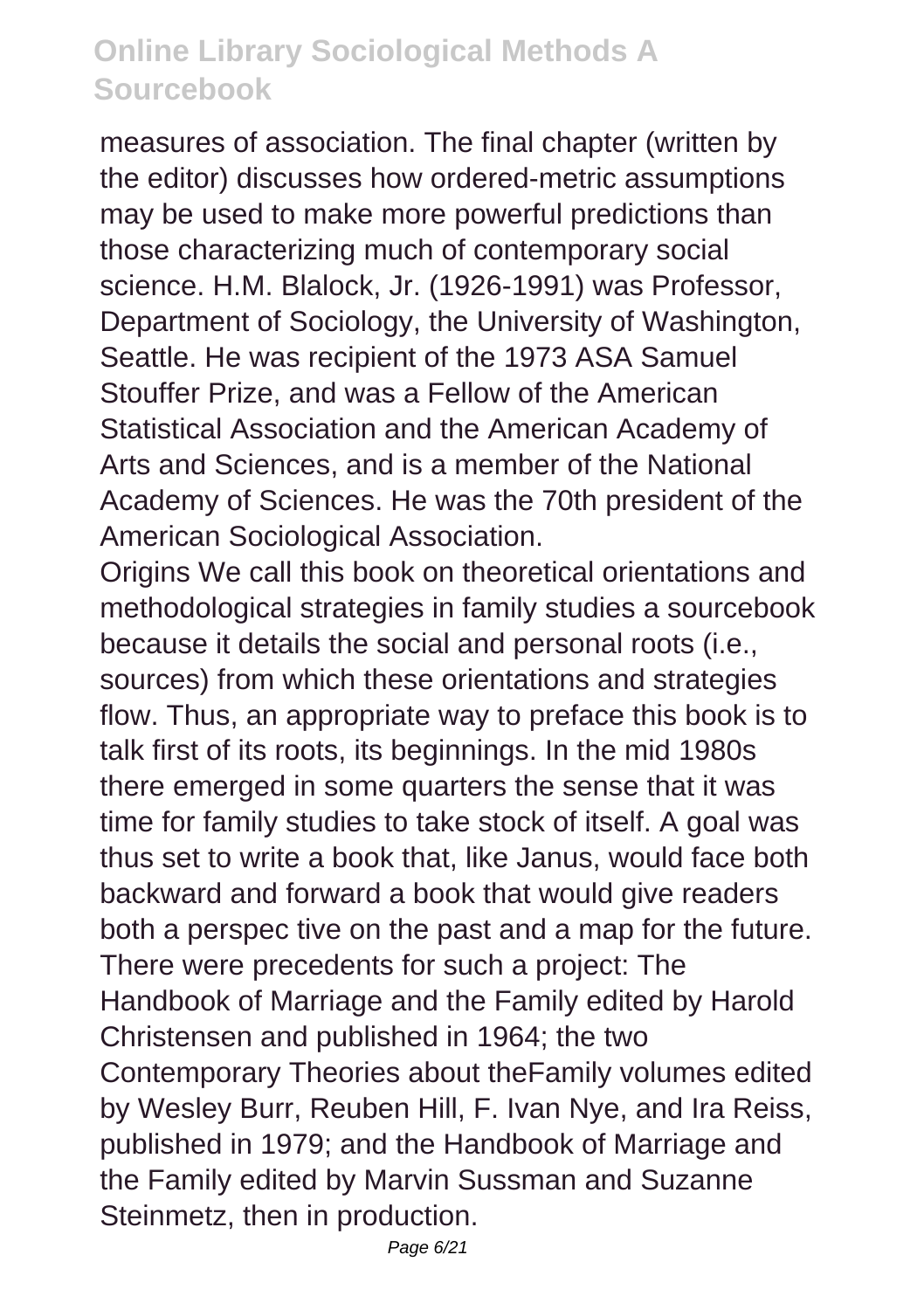Bringing together many of the core classic and contemporary works in social and cultural research methods, this book gives students direct access to methodological debates and examples of practical research across the qualitative/quantitative divide. The book is designed to be used both as a collection of readings and as an introductory research methods book in its own right. Topics covered include: research methodology research design, data collection and preparation analyzing data mixing qualitative and quantitative methods validity and reliability methodological critique: postmodernism, poststructuralism and critical ethnography political and ethical aspects of research philosophy of social science reporting research. Each section is preceded by a short introduction placing the readings in context. This readertext also includes features such as discussion questions and practical exercises.

First Published in 2004. Routledge is an imprint of Taylor & Francis, an informa company.

Discover the roots of international transracial adoption International Korean Adoption: A Fifty-Year History of Policy and Practice explores the long history of international transracial adoption. Scholars present the expert multidisciplinary perspectives and up-to-date research on this most significant and longstanding form of international child welfare practice. Viewpoints and research are discussed from the academic disciplines of psychology, ethnic studies, sociology, social work, and anthropology. The chapters examine sociohistorical background, the forming of new families, reflections on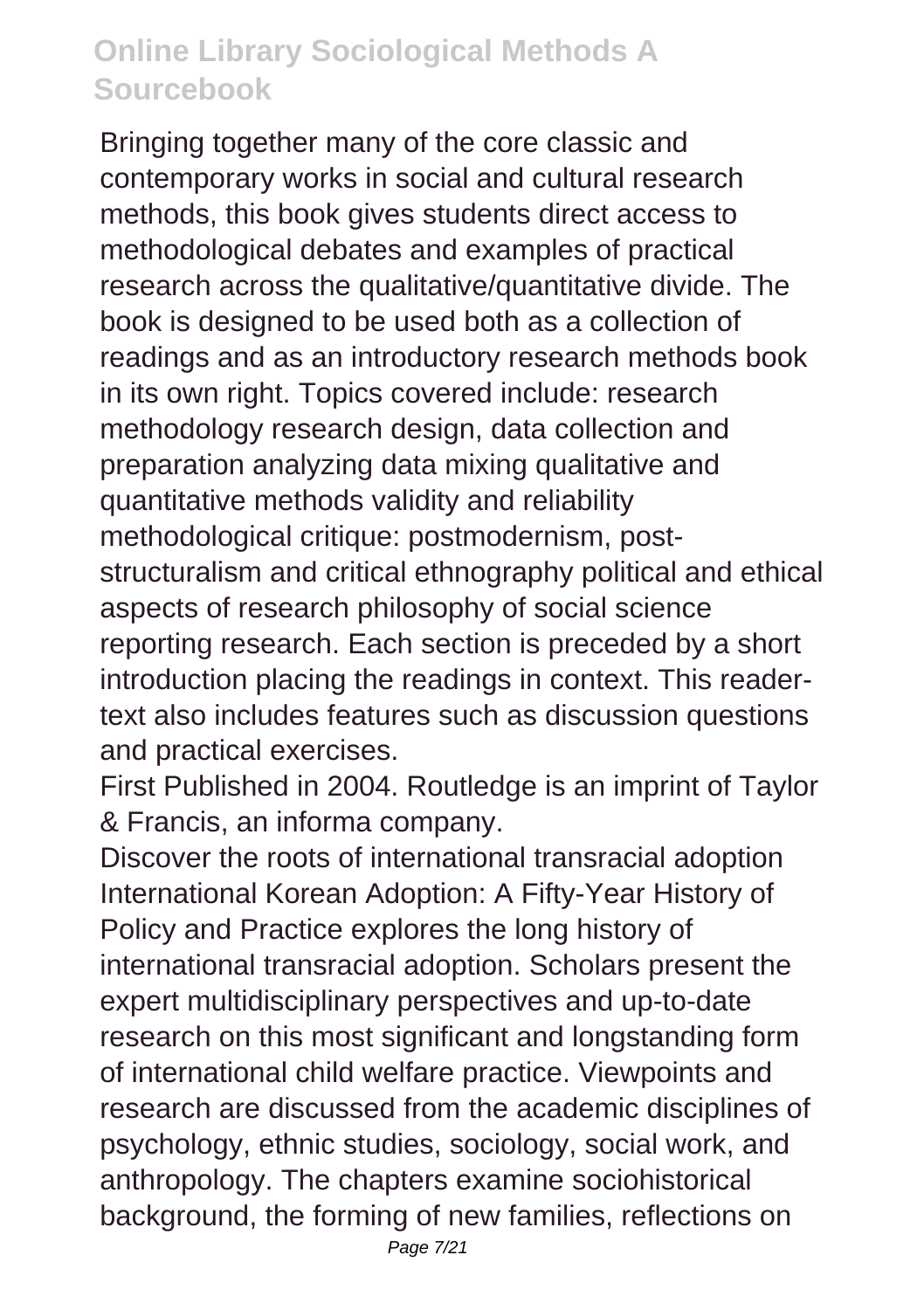Korean adoption, birth country perspectives, global perspectives, implications for practice, and archival, historical, and current resources on Korean adoption. International Korean Adoption: A Fifty-Year History of Policy and Practice provides fresh insight into the origins, development, and institutionalization of Korean adoption. Through original research and personal accounts, this revealing text explores how Korean adoptees and their families fit into their family roles—and offers clear perspectives on adoption as child welfare practice. Global implications and politics, as well as the very personal experiences are examined in detail. This source is a one-of-a-kind look into the full spectrum of information pertaining to Korean adoption. Topics in International Korean Adoption: A Fifty-Year History of Policy and Practice include: adoption from the Korean perspective historical origins of Korean adoption in the United States adjustments of young adult adoptees marketing to choosy adopters ethnic identity perspectives on the importance of race and culture in parenting birth mothers' perspectives sociological approach to race and identity representations of adoptees in Korean popular culture adoption in Australia and the Netherlands much, much more International Korean Adoption: A Fifty-Year History of Policy and Practice is illuminating reading for adoptees, adoptive parents, practitioners, educators, students, and any child welfare professional.

Sociological MethodsA SourcebookRoutledge A consistent best-seller, the wide-ranging and authoritative Dictionary of Sociology was first published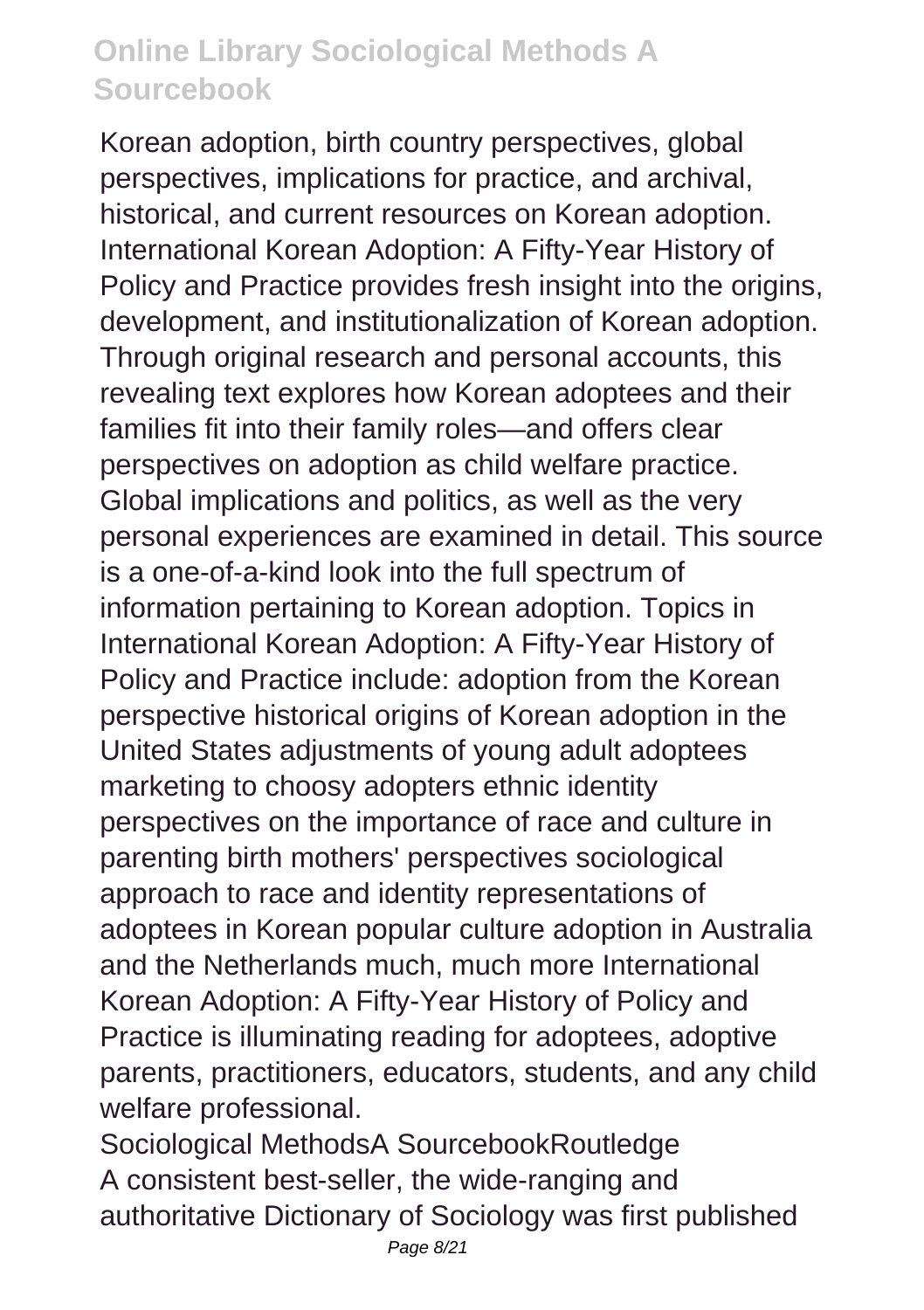in 1994 and contains more than 2,500 entries on the terminology, methods, concepts, and thinkers in the field, as well as from the related fields of psychology, economics, anthropology, philosophy, and political science.For this fourth edition, Professor John Scott has conducted a thorough review of all entries to ensure that they are concise, focused, and up to date. Revisions reflect current intellectual debates and social conditions, particularly in relation to global and multi-cultural issues. New entries cover relevant contemporary concepts, such as climate change, social media, terrorism, and intersectionality, as well as key living sociologists.This Dictionary is both an invaluable introduction to sociology for beginners, and an essential source of reference for more advanced students and teachers.Readership: Invaluable for A-level and undergraduate students, lecturers and teachers, and professionals; ideal for anyone looking for an introduction to sociology. Basic and Advanced Focus Groups illustrates both the different types of focus groups and how to decide among those options in order to produce the most effective focus groups possible. A variety of approaches to doing research with focus groups gives readers the tools to develop and examine their research designs, starting with the basics. Advanced coverage in each chapter takes an in-depth look at topics such as moderating focus groups, using mixed methods, and working with different sizes of groups. By taking a practical, applied approach, the author gives even novice students the knowledge and confidence to design and conduct effective focus group research, while simultaneously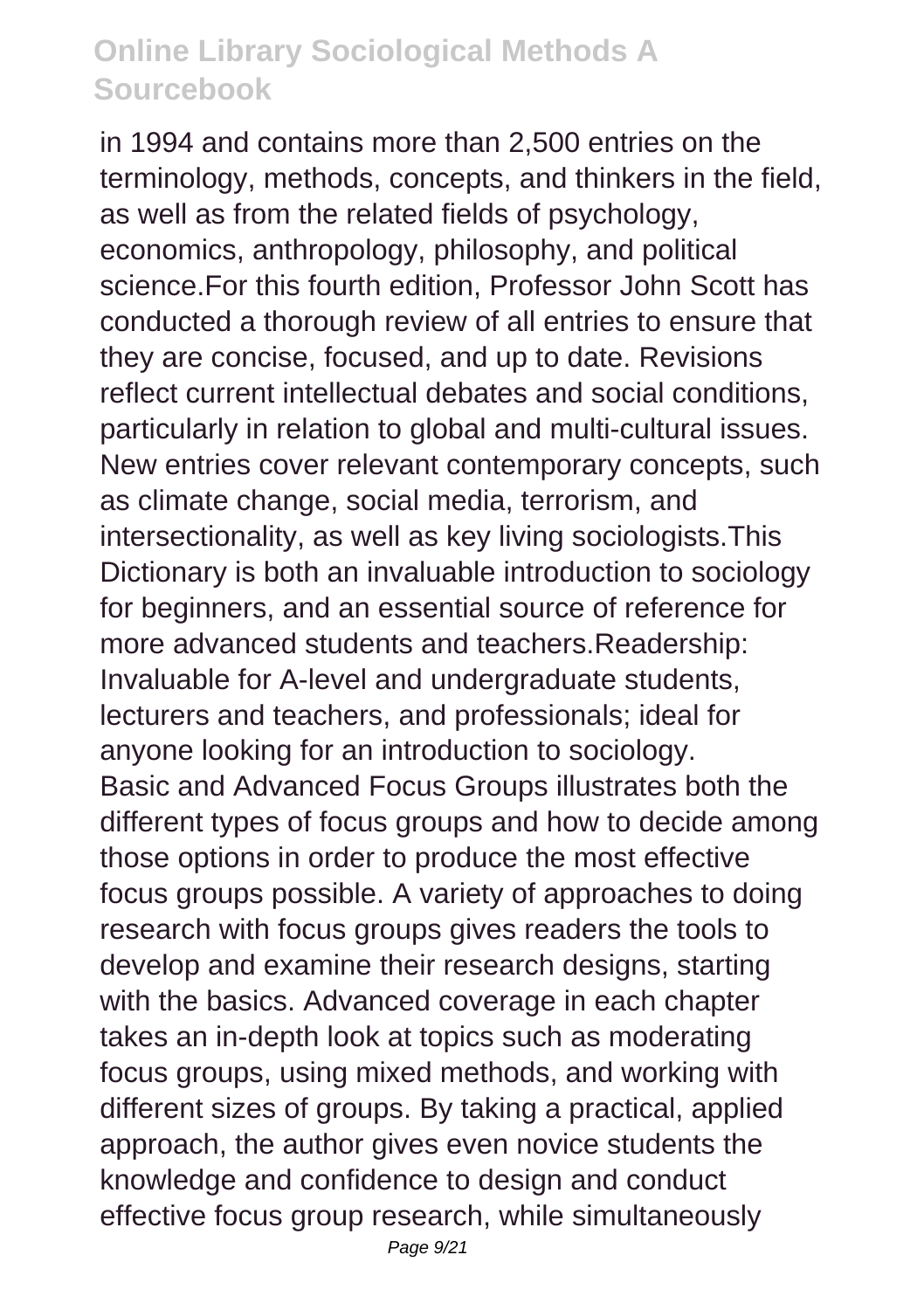providing more advanced researchers with the tools and knowledge to refine their current practices. Sponsored by the National Council on Family Relations, the Sourcebook of Family Theory and Research is the reference work on theory and methods for family scholars and students around the world. This volume provides a diverse, eclectic, and paradoxically mature approach to theorizing and demonstrates how the development of theory is crucial to the future of family research. The Sourcebook reflects an interactive approach that focuses on the process of theory building and designing research, thereby engaging readers in "doing" theory rather than simply reading about it. An accompanying Web site, http://www.ncfr.org/sourcebook, offers additional participation and interaction in the process of doing theory and making science. Anorexia is one of the most puzzling illnesses of our time. Recent decades have seen a growth in the disorder which now affects more than one in 100 women. This book presents compelling new data from 104 anorexics that challenges established opinion about what kind of people contract the disorder. Writing from a sociological perspective, the author asks if medical definitions of anorexia always reflect patients' experiences and if the 'stereotype' of the anorexic as a 'fat phobic', middle-class adolescent is genuinely supported by data. By combining moving testimony in patients' own words together with demographic findings and sociological comment, the author demonstrates that all kinds of women from all sorts of backgrounds can and do develop anorexia. The author offers a new perspective that demands a more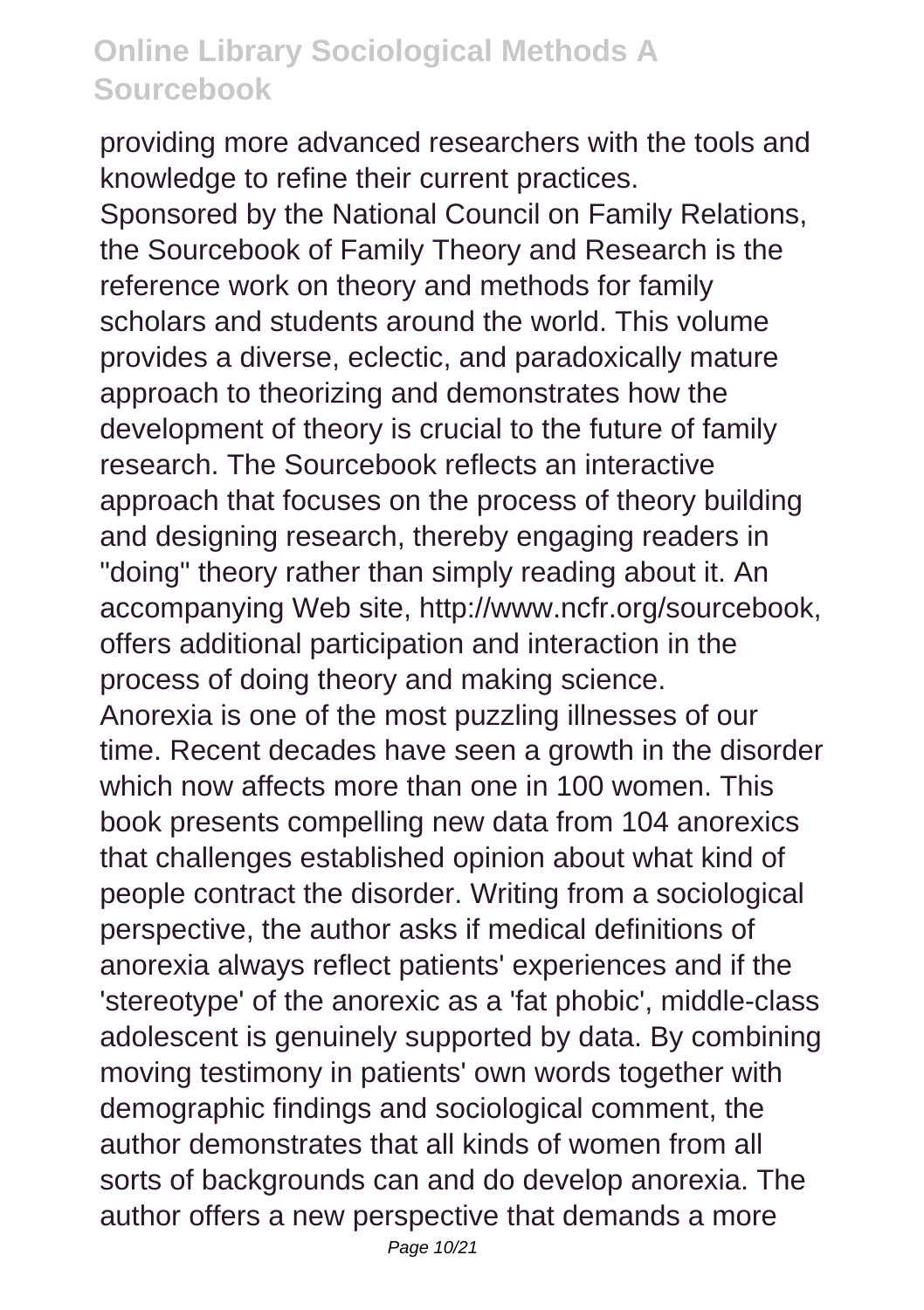inclusive definition of the disorder, which reflects the moving accounts presented in this book. She shows that the causes of anorexia are as varied as the patients who experience it.

Key Variables in Social Investigation encourages sociologists and other social scientists to think about the conceptual and empirical problems of using and evaluating key variables in social research. The book contains reviews of ten major variables: age; gender; race and ethnicity; health and illness; education; social class and occupation; work, employment and unemployment and unemployment; leisure; politics; and voluntary ways in which concepts can be specified and translated into variables and indicators.

A sourcebook of exercises, games, scenarios and role plays, this practical, user-friendly guide provides a complete and valuable resource for research methods tutors, teachers and lecturers. Developed to complement and enhance existing course materials, the 100 ready-touse activities encourage innovative and engaging classroom practice in seven areas: finding and using sources of information planning a research project conducting research using and analyzing data disseminating results acting ethically developing deeper research skills. Each of the activities is divided into a section on tutor notes and student handouts. Tutor notes contain clear guidance about the purpose, level and type of activity, along with a range of discussion notes that signpost key issues and research insights. Important terms, related activities and further reading suggestions are also included. Not only does the A4 format make the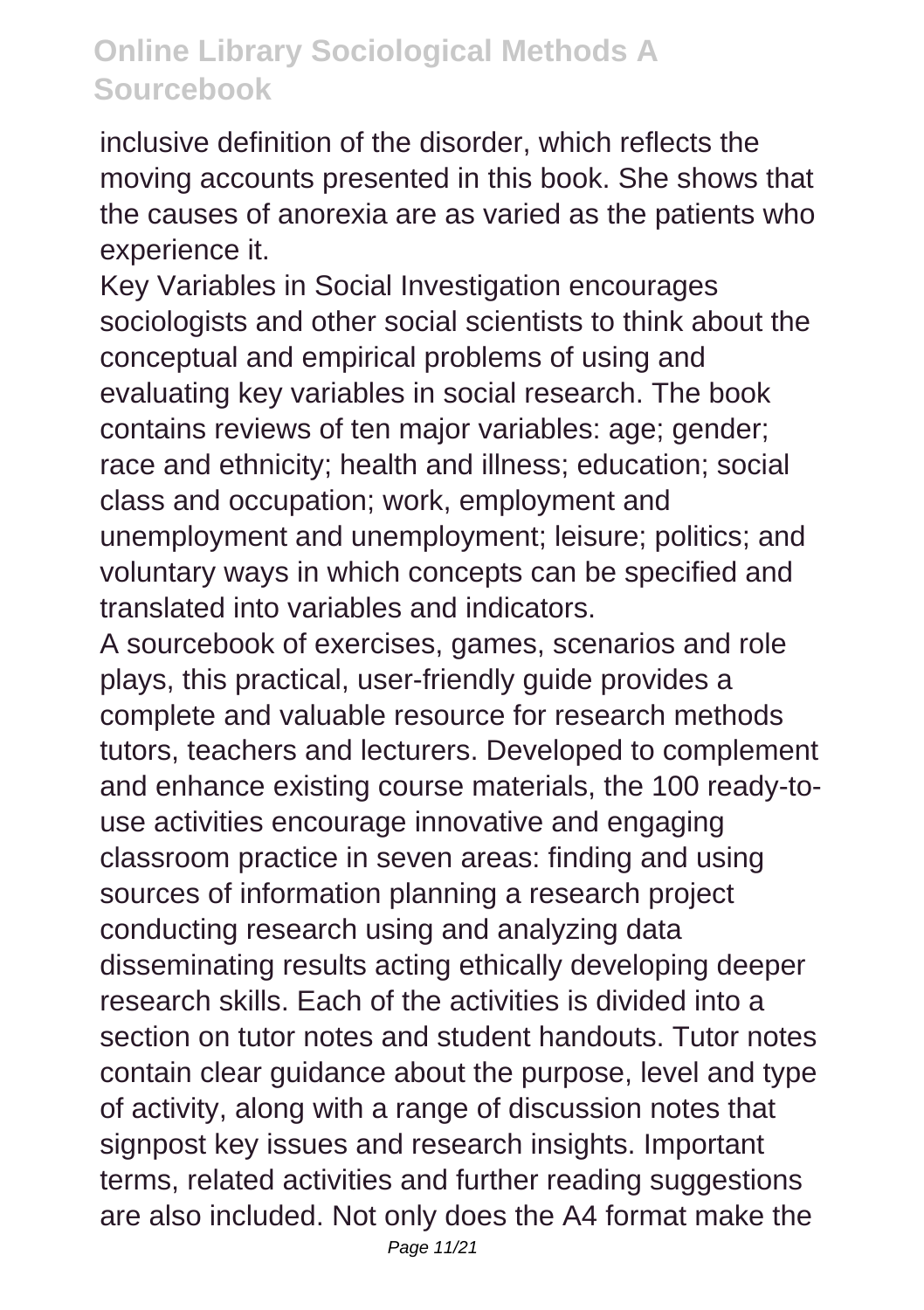student handouts easy to photocopy, they are also available to download and print directly from the book's companion website for easy distribution in class. "I wish the Handbook of Ethnography had been available to me as a fledgling ethnographer. I would recommend it for any graduate student who contemplates a career in the field. Likewise for experienced ethnographers who would like the equivalent of a world atlas to help pinpoint their own locations in the field." - Journal of Contemporary Ethnography "No self-respecting qualitative researcher should be without Paul Atkinson's handbook on ethnography. This really is encyclopaedic in concept and scope. Many "big names" in the field have contributed so this has to be the starting point for anyone looking to understand the field in substantive topic, theoretical tradition and methodology." - SRA News Ethnography is one of the chief research methods in sociology, anthropology and other cognate disciplines in the social sciences. This Handbook provides an unparalleled, critical guide to its principles and practice. The volume is organized into three sections. The first systematically locates ethnography firmly in its relevant historical and intellectual contexts. The roots of ethnography are pinpointed and the pattern of its development is demonstrated. The second section examines the contribution of ethnography to major fields of substantive research. The impact and strengths and weaknesses of ethnographic method are dealt with authoritatively and accessibly. The third section moves on to examine key debates and issues in ethnography, from the conduct of research through to contemporary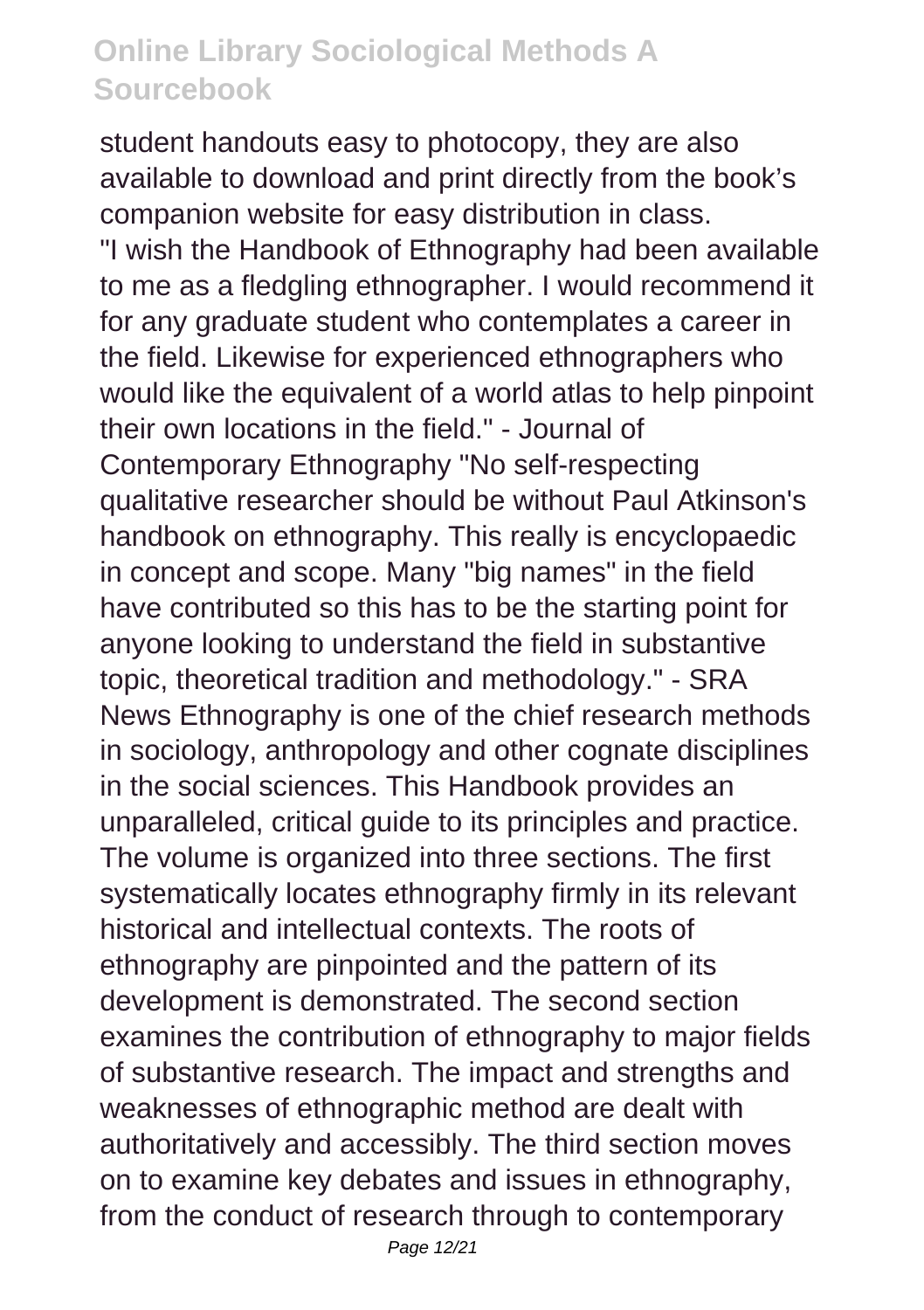arguments. The result is a landmark work in the field, which draws on the expertise of an internationally renowned group of interdisicplinary scholars. The Handbook of Ethnography provides readers with a onestop critical guide to the past, present and future of ethnography. It will quickly establish itself as the ethnographer's bible.

Investigating the Teacher's Life and Work attempts to bring together the methodological and substantive aspects of studying the teacher's life and work. Some of the chapters in the book provide a "how to do" approach for those wishing to study the teacher's life and work employing a life history method; whilst other chapters provide the kind of substantive and generic findings which might be anticipated when conducting life history work. The study of education and social mobility has been a key area of sociological research since the 1950s. The importance of this research derives from the systematic analysis of functionalist theories of industrialism. Functionalist theories assume that the complementary demands of efficiency and justice result in more 'meritocratic' societies, characterized by high rates of social mobility. Much of the sociological evidence has cast doubt on this optimistic, if not utopian, claim that reform of the education system could eliminate the influence of class, gender and ethnicity on academic performance and occupational destinations. This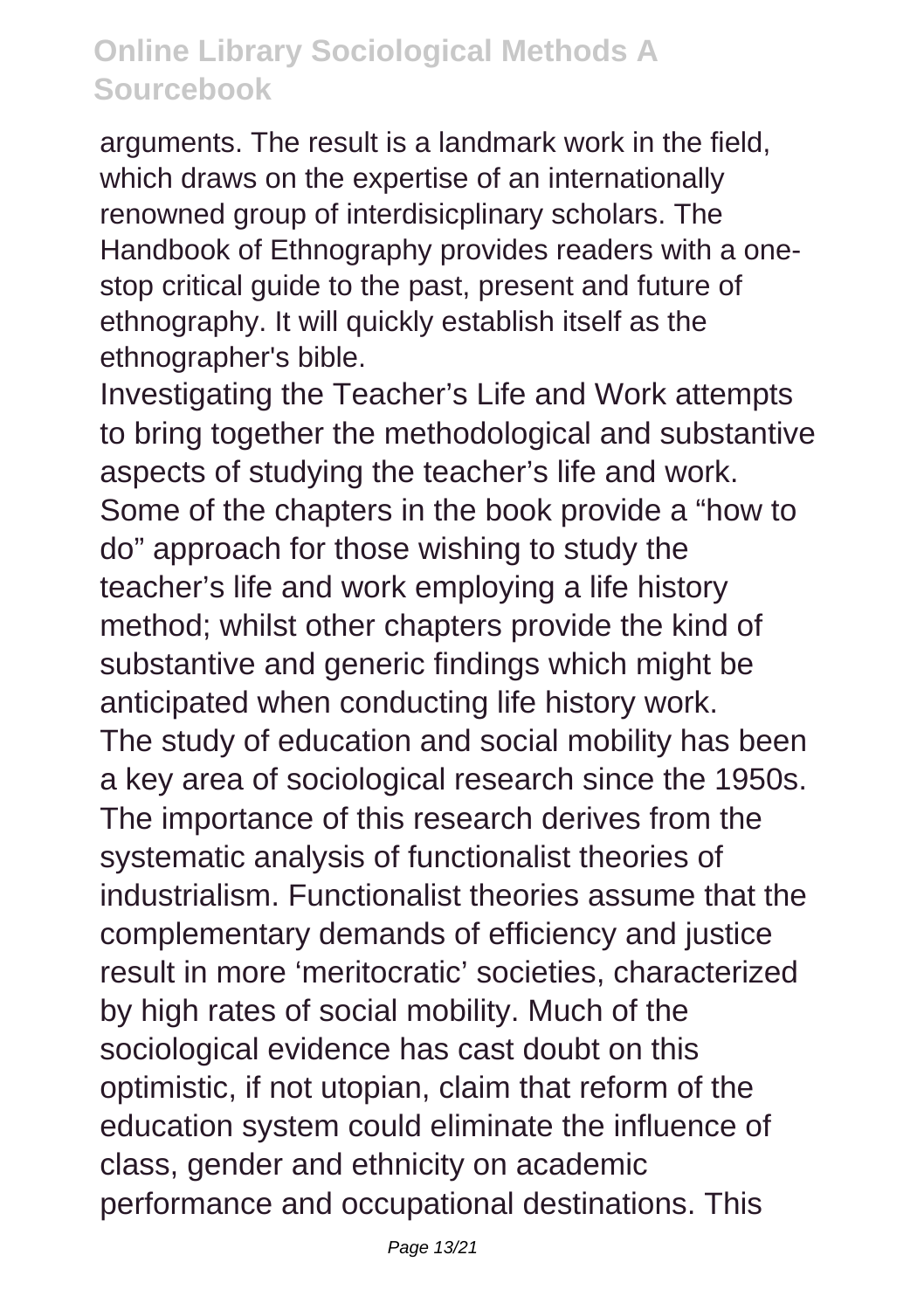book brings together sixteen cutting-edge articles on education and social mobility. It also includes an introductory essay offering a guide to the main issues and controversies addressed by authors from several countries. This comprehensive volume makes an important contribution to our theoretical and empirical understanding of the changing relationship between origins, education and destinations. This timely collection is also relevant to policy-makers as education and social mobility are firmly back on both national and global political agendas, viewed as key to creating fairer societies and more competitive economies. This book was originally published as a special issue of the British Journal of Sociology of Education.

Integrating Analyses in Mixed Methods Research goes beyond mixed methods research design and data collection, providing a pragmatic discussion of the challenges of effectively integrating data to facilitate a more comprehensive and rigorous level of analysis. Showcasing a range of strategies for integrating different sources and forms of data as well as different approaches in analysis, it helps you plan, conduct, and disseminate complex analyses with confidence. Key techniques include: Building an integrative framework Analysing sequential, complementary and comparative data Identifying patterns and contrasts in linked data Categorizing, counting, and blending mixed data Managing Page 14/21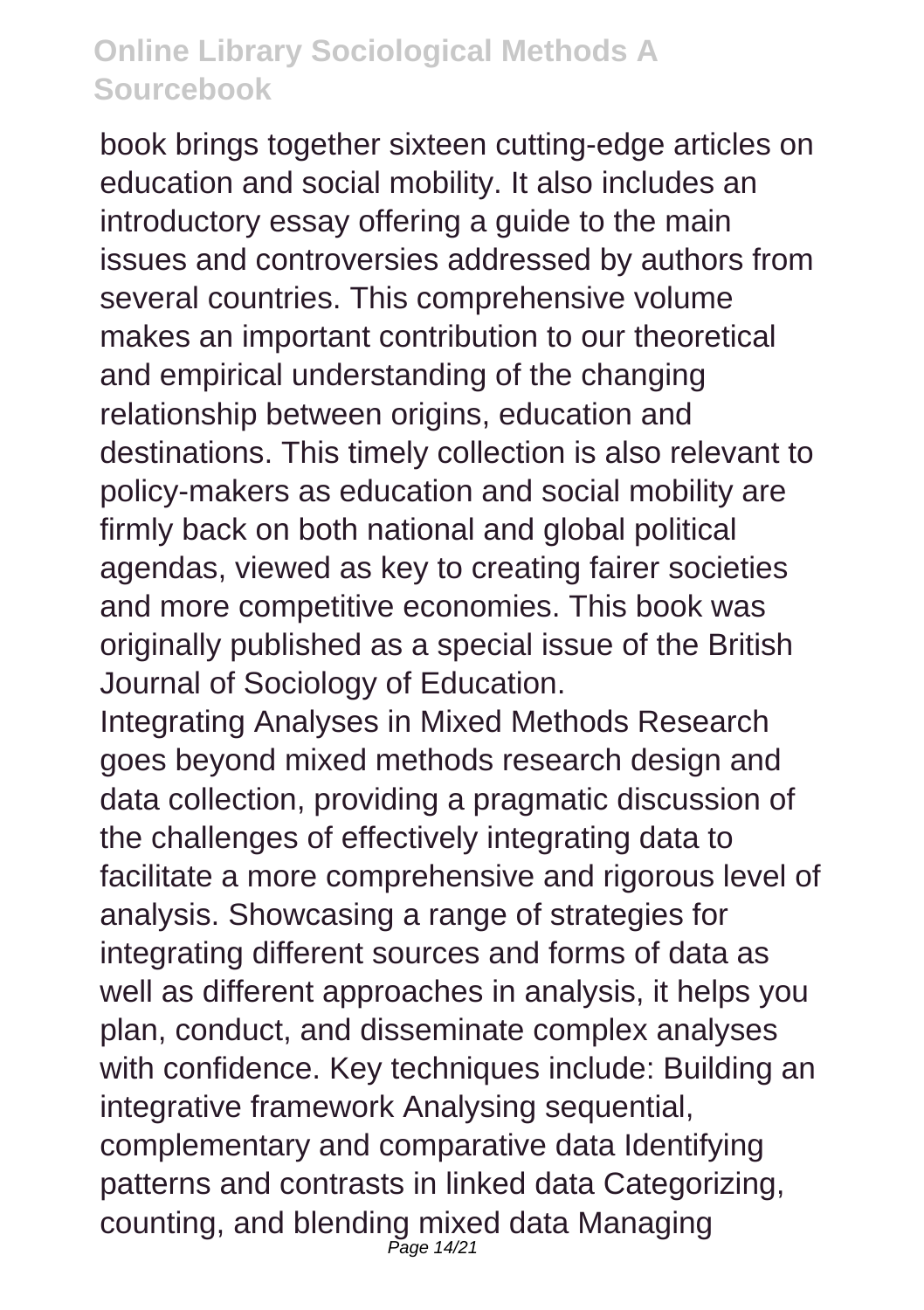dissonance and divergence Transforming analysis into warranted assertions With clear steps that can be tailored to any project, this book is perfect for students and researchers undertaking their own mixed methods research.

The International Encyclopedia of Media Effects presents a comprehensive collection of the most upto-date research on the uses and impacts of media throughout the world. Provides the definitive resource on the most recent findings of media effects research Covers all aspects of the uses and impact of media, utilizing empirical, psychological, and critical research approaches to the field Features over 200 entries contributed by leading international scholars in their associated fields Offers invaluable insights to for students, scholars and professionals studying and working in related fields, and will stimulate new scholarship in emerging fields such as the Internet, Social Media and Mobile Communication Part of The Wiley Blackwell-ICA International Encyclopedias of Communication series, published in conjunction with the International Communication Association

First Published in 1982. Routledge is an imprint of Taylor & Francis, an informa company.

This new edition helps management students with the methods they need when undertaking their proejct work, be it at first degree, diploma, MBA or doctorate level. The text incorporates feedback from Page 15/21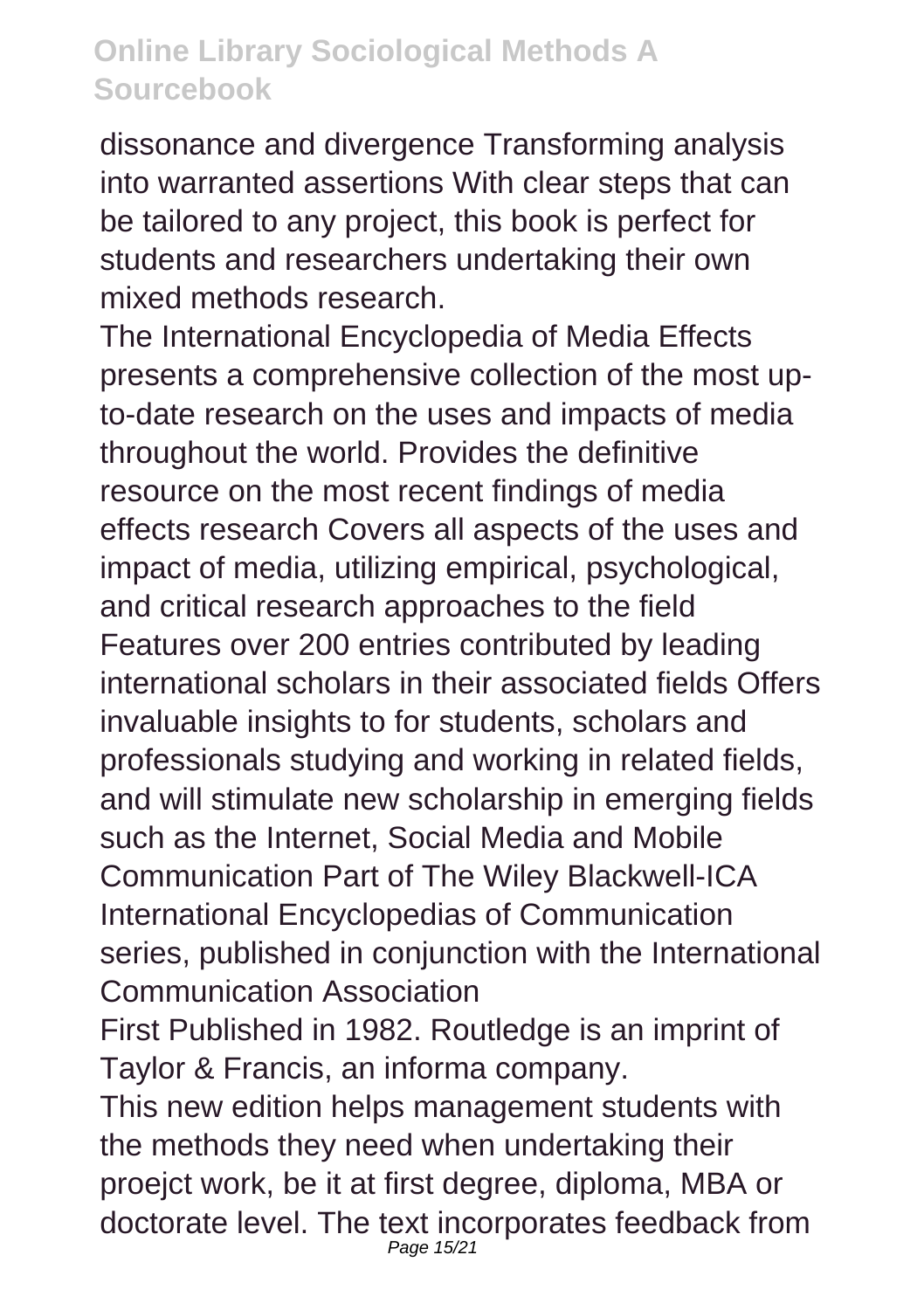a range of researchers, educators and students, with new examples of management research included. With its focus on critical thinking and applied learning, Doing Social Research provides a unique approach to conducting social research. The book is organised according to the broad chronology of developing and conducting a typical student research project and provides coverage of key theories alongside exercises, case studies and scenarios.Written specifically for students in South Africa and the developing world and drawing on examples from a range of fields in the social sciences, the book brings research methods to life. The Handbook contains a gold mine of articles by leading scholars on what has come to be known as the third methodological movement in social research. Aimed at surveying the differing viewpoints and disciplinary approaches of mixed methods, this breakthrough book examines mixed methods from the research enterprise to paradigmatic issues to application. The book also discusses the strengths and weaknesses of mixed methods designs, and provides an array of specific examples in a variety of disciplines, from psychology to nursing. The book closes with a brief section on how to teach and perform collaborative research using a mixed methods research design. Written so that it can be used either as a pedagogical tool or as a reference for researchers, the book is rich in examples and includes a glossary, easy-to-follow diagrams, and tables to help readers become more familiar with the language and controversies in this evolving area.

This authoritative volume is a truly international contribution to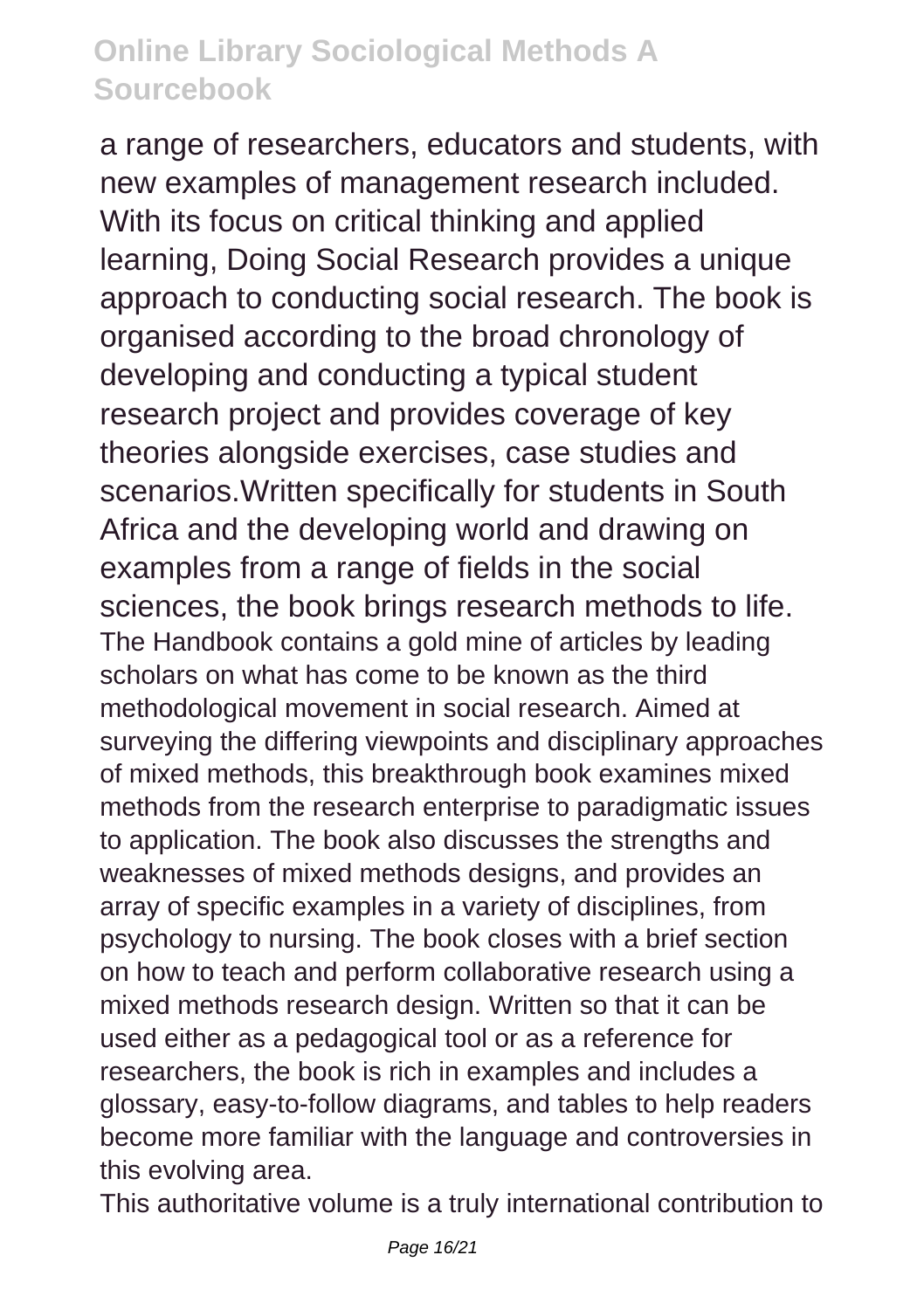the worldwide debate on how best to widen access to lifelong learning. The first section of the book comprises research studies from around the world, reflecting the diversity of contexts in which widening access is researched and considers issues central to the access debate, including different understandings of the concept of access, organisational and structural change, curriculum development, entry policies, performance and retention and labour market outcomes. The second section illustrates diverse and innovative methodological approaches that have been employed by researchers in the field, and considers the range of approaches available. Given the growing concern around the world on the need to combat social exclusion and to improve economic circumstances through access to lifelong learning, this book acts as a unique reference point informing the ongoing debate, exploring the relationships between research, policy and practice.

Biographical research may take a range of forms and may vary in its application and approach but has the unified and coherent aim to give 'voice' to individuals. The central concern of this collection is to assemble articles (from sociology, social psychology, education, health, criminology, social gerontology, epidemiology, management and organizational research) that illustrate the full range of debates, methods and techniques that can be combined under the heading 'biographical research'. Volume One: Biographical Research: Starting Points, Debates and Approaches explores the different biographical methods currently used while locating these within the history of social science methods. Volume Two: Biographical Interviews, Oral Histories and Life Narratives focuses on the more established, interview-based, biographical research methods and considers the analytical strategies used for interviewbased biographical research Volume Three: Forms of Life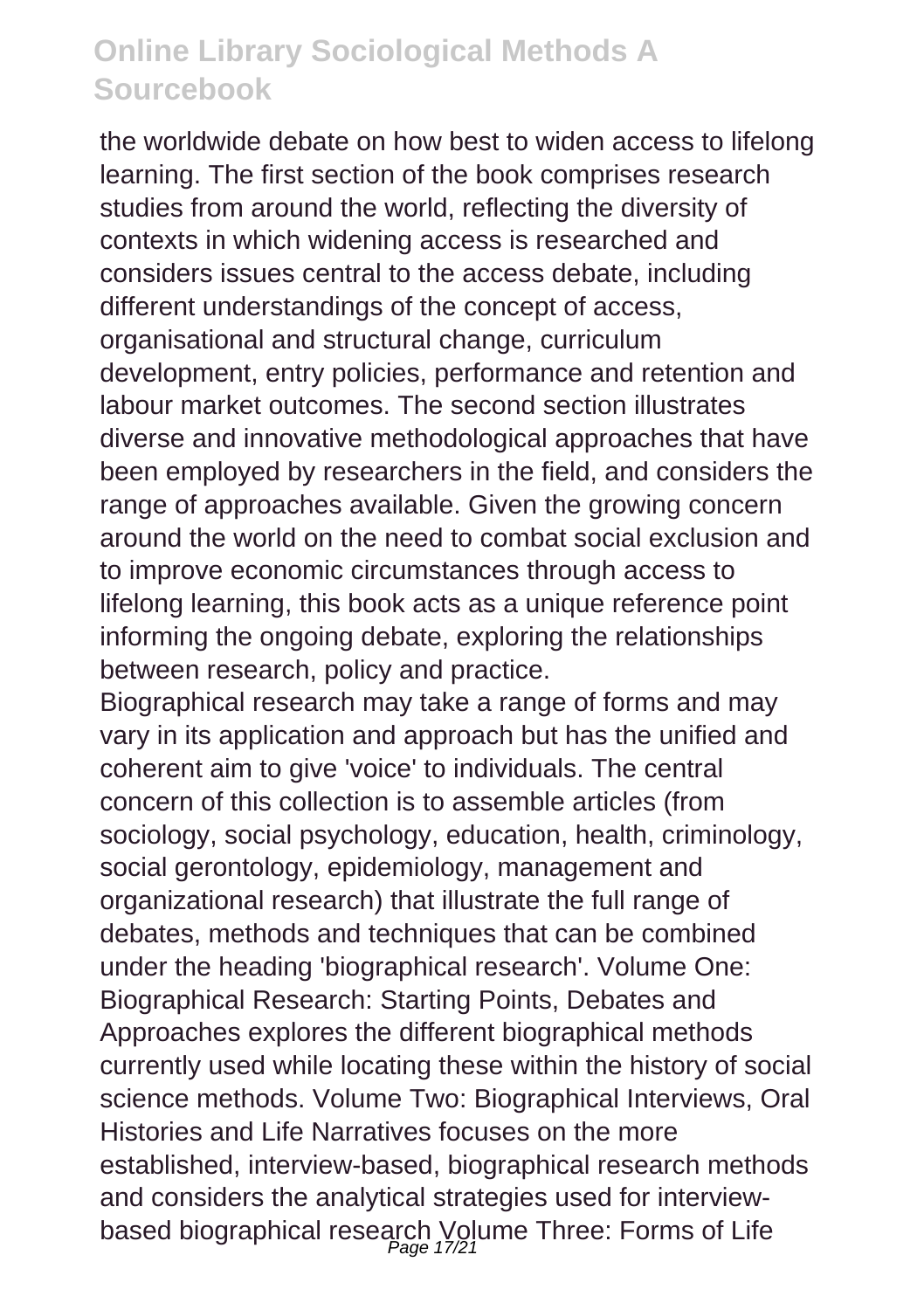Writing: Letters, Diaries and Auto/Biography considers the value of 'data' contained within letters, diaries and auto/biography and illustrates how this data has been analyzed to reveal biographies and their social context. Volume Four: Other Documents of Life: Photographs, Cyber Documents and Ephemera focuses on the 'other' human documents and objects, like photographs, cyber-documents (emails, blogs, social networking sites, webpages) and other ephemera (such as official documents) that are used extensively in biographical research.

This book explores the dynamics of curriculum policy processes involved in the adoption, production and enactment of the International Baccalaureate Primary Years Programme (IBPYP), accredited by the International Baccalaureate Organization (IBO). It addresses deficits in current literature and provides insight into and the complexities involved within a framework that takes cognisance of the relationships between global, regional, national and local levels of education policy processes. In doing so, it contributes to the current body of research on international education, remote education and policy processes. The IBPYP is one of the three programmes that go to make up the increasingly popular suite of programmes offered by the IBO. Given the exponential growth of international schools caused by an ever changing globalized world and a mobile workforce, international curriculum policy is becoming more complex. This has lead to a recognition of the need for a range of policy analysis studies in the field. The study presented in this book was conceptualised in the light of such recognition. This relatively uncharted field has been explored by focusing on one of the most 'unusual' settings. Accordingly, the adoption, production and enactment of the IBPYO at three remote international schools has been examined. The study also addresses how the phenomena of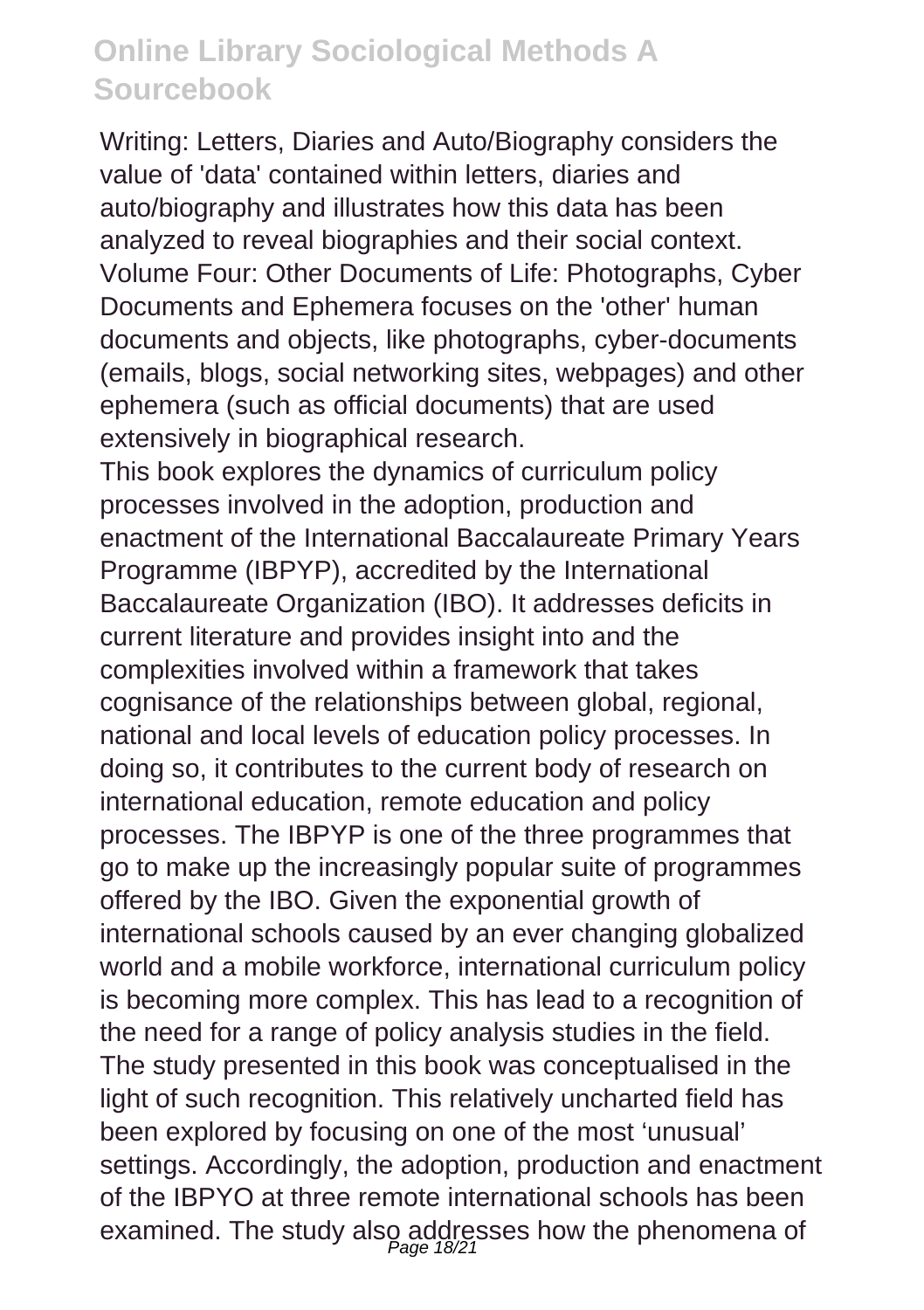'international schools' and 'remote schools' complement or compete with, each other. This results in a better understanding of the educational policies informing both 'international schools' and 'remote schools' and the interconnectivity that might exist between them. At once a unique textbook for methods courses and a major contribution to sociological theory, this book teaches students the principles of research and how to construct and test theories. It brings coherence to the study of methods by presenting four major approaches to experimentation: survey research, participant observation, life histories, and unobtrusive measures from a single theoretical point of view, symbolic interaction. It demonstrates the need for a synthesis between theory and methods, and shows how different methods limit and aff ect research results. Denzin's argues that no single method, theory, or observer can capture all that is relevant or important in reality. He argues for the use of triangulation and for a view of theory and methods as "concept sensitizers." His approach enables sociologists to acquire specifi c facts about a particular situation while simultaneously elevating these to the level of shared meaning. The author shows students how to proceed with research, bringing sharply into focus the possibilities and their limitations. Since his view is integrated rather than eclectic, this is much more than a "how to do it" manual. Denzin points out aspects of research that fall outside the scope of a given method yet aff ect results, and emphasizes the need to employ several methods to cross-check each other. "The Research Act" covers all the content of conventional methods courses. The presentation is exciting and imaginative, and provides a thorough review of major sociological methods, a cogent statement about approaches to sociological inquiry, and a source from which a understanding of the problems of research can be derived. "Norman K. Denzin" is professor of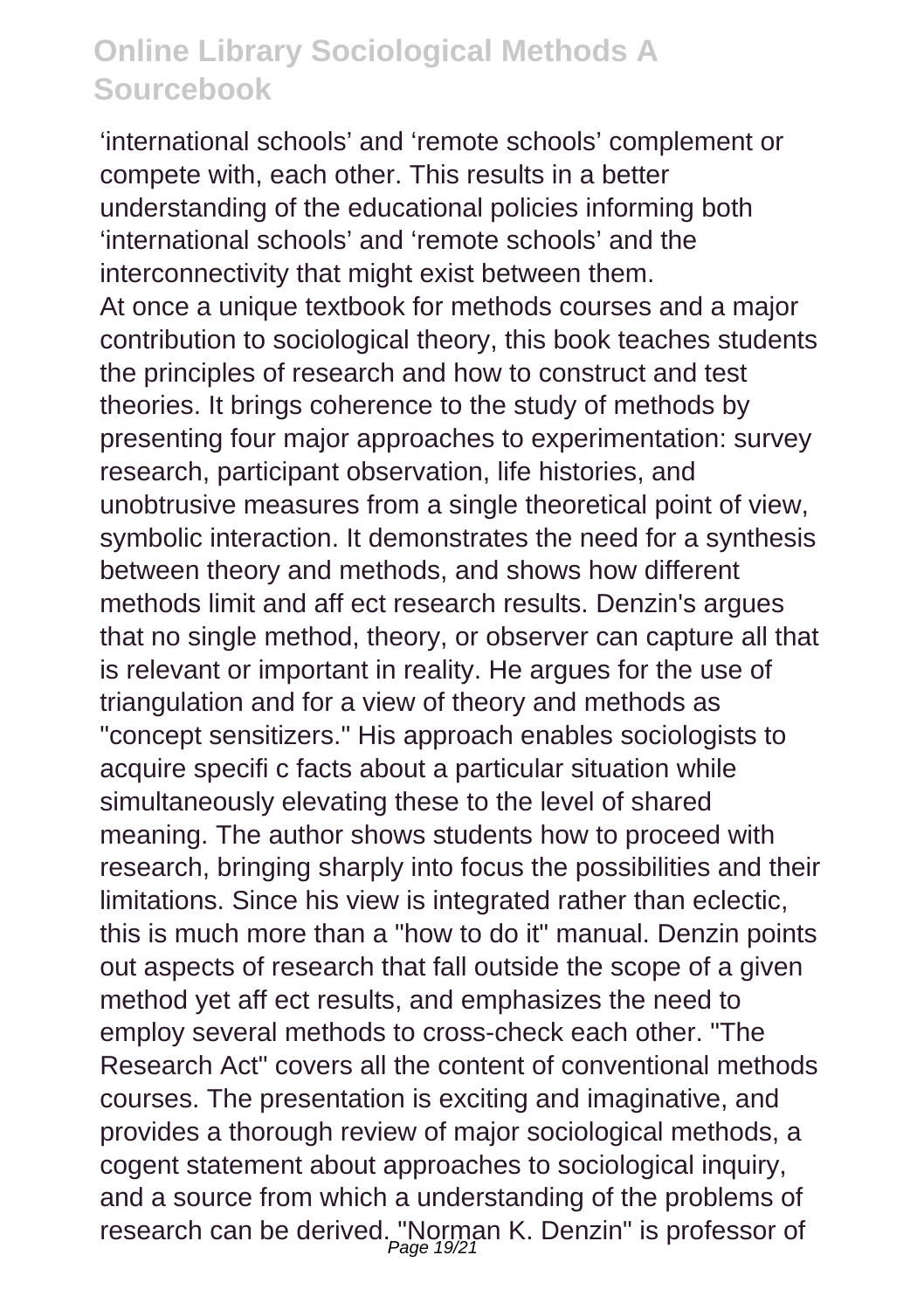sociology, cinema studies, and interpretive theory at the University of Illinois, Urbana-Champaign. He was awarded the George Herbert Mead Award for Lifetime Achievement from the Society for the Study of Symbolic Interaction. He is the author of several books, including "The Alcoholic Society, Children and Their Caretakers, Hollywood Shot by Shot, Sociological Methods" and "The Values of Social Science" all available from Transaction.

Metrics are a hot topic. Executive leadership, boards of directors, management, and customers are all asking for databased decisions. As a result, many managers, professionals, and change agents are asked to develop metrics, but have no clear idea of how to produce meaningful ones. Wouldn't it be great to have a simple explanation of how to collect, analyze, report, and use measurements to improve your organization? Metrics: How to Improve Key Business Results provides that explanation and the tools you'll need to make your organization more effective. Not only does the book explain the "why" of metrics, but it walks you through a step-by-step process for creating a report card that provides a clear picture of organizational health and how well you satisfy customer needs. Metrics will help you to measure the right things, the right way—the first time. No wasted effort, no chasing data. The report card provides a simple tool for viewing the health of your organization, from the outside in. You will learn how to measure the key components of the report card and thereby improve real measures of business success, like repeat customers, customer loyalty, and word-of-mouth advertising. This book: Provides a step-by-step guide for building an organizational effectiveness report card Takes you from identifying key services and products and using metrics, to determining business strategy Provides examples of how to identify, collect, analyze, and report metrics that will be immediately useful for improving all aspects of the enterprise,